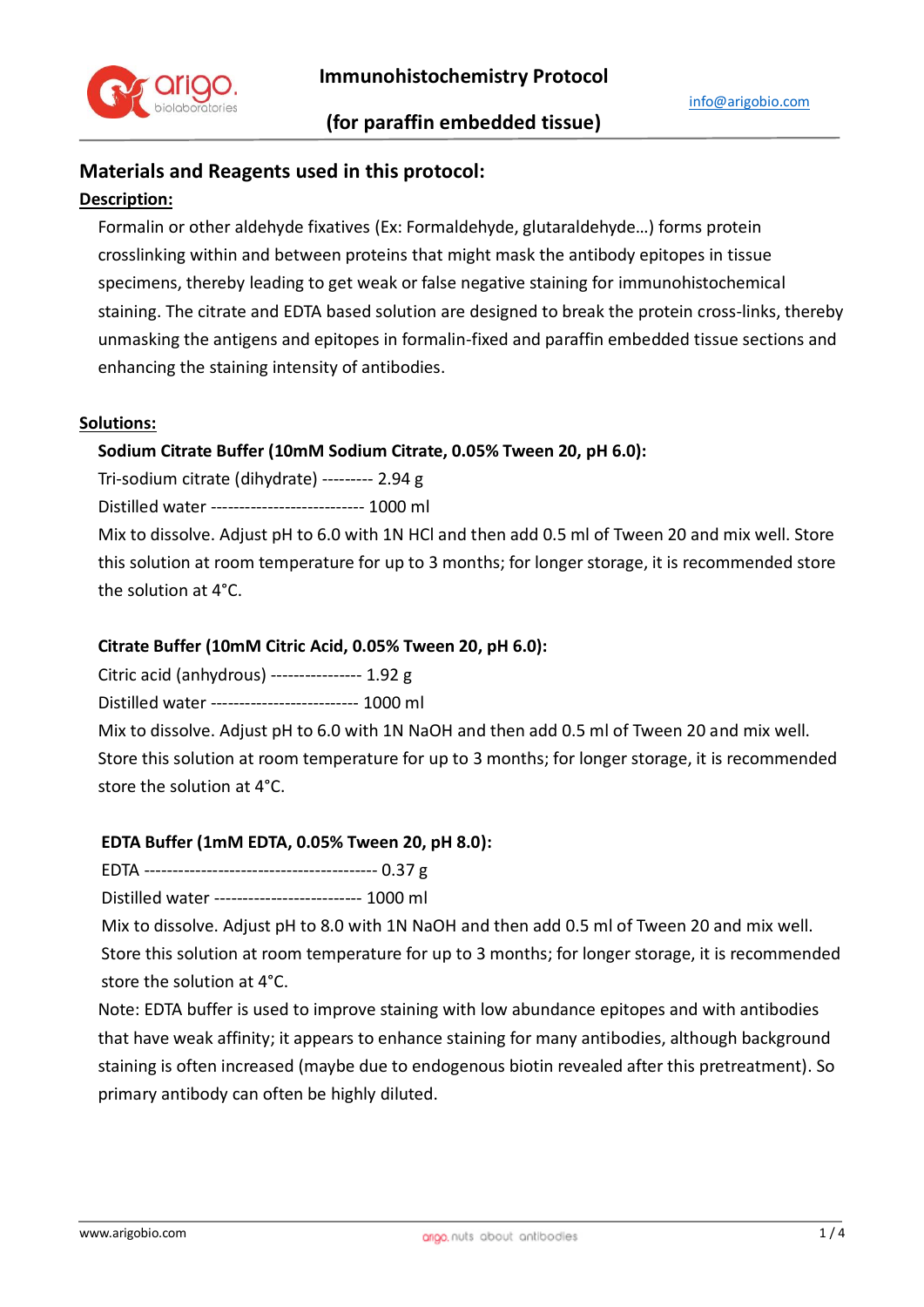

# **(for paraffin embedded tissue)**

# **Tris-EDTA Buffer (10mM Tris Base, 1mM EDTA, 0.05% Tween 20, pH 9.0):**

Tris Base -------------------------------- 1.21 g

EDTA ------------------------------------- 0.37 g

Distilled water ------------------------- 1000 ml

Mix to dissolve. Adjust pH to 9.0 with 1N NaOH and then add 0.5 ml of Tween 20 and mix well. Store this solution at room temperature for up to 3 months; for longer storage, it is recommended store the solution at 4°C.

Note: EDTA buffer is used to improve staining with low abundance epitopes and with antibodies that have weak affinity; it appears to enhance staining for many antibodies, although background staining is often increased (maybe due to endogenous biotin revealed after this pretreatment). So primary antibody can often be highly diluted.

## **Washing Buffer:**

1XPBS:

| Distilled Water------------------------------ 800 ml                   |
|------------------------------------------------------------------------|
| Adjust pH to 7.2 with HCl.                                             |
| اللطا والتعاتب المسمئط الملمس والتنبيب الكرمية ومستبرا ويتطويناه الراز |

Adjust volume to 1 L with additional Distilled Water.

### 1 x PBST (PBS with 0.05% Tween 20):

Add 0.5 ml of Tween 20 in 1L 1X PBS and mix well.

1X TBS (50mM Tris Base, pH 7.6): Tris-base -------------------------------------- 6.05 g NaCl -------------------------------------------- 8.76 g Distilled water ------------------------------ 800 ml Adjust pH to 7.6 with HCl. Adjust volume to 1 L with additional Distilled Water.

### 1 xTBST (TBS with 0.05% Tween 20):

Add 0.5 ml of Tween 20 in 1L 1X TBS and mix well.

Note: PBS buffer is used for routine IHC staining. TBS is used for IHC staining when background is high or when alkaline phosphatase conjugated antibodies are used. PBS is often used for diluting secondary antibodies or streptavidin-HRP conjugate. TBS is often used for diluting secondary antibodies or streptavidin-AP conjugate. PBST/TBST is often used for washing steps.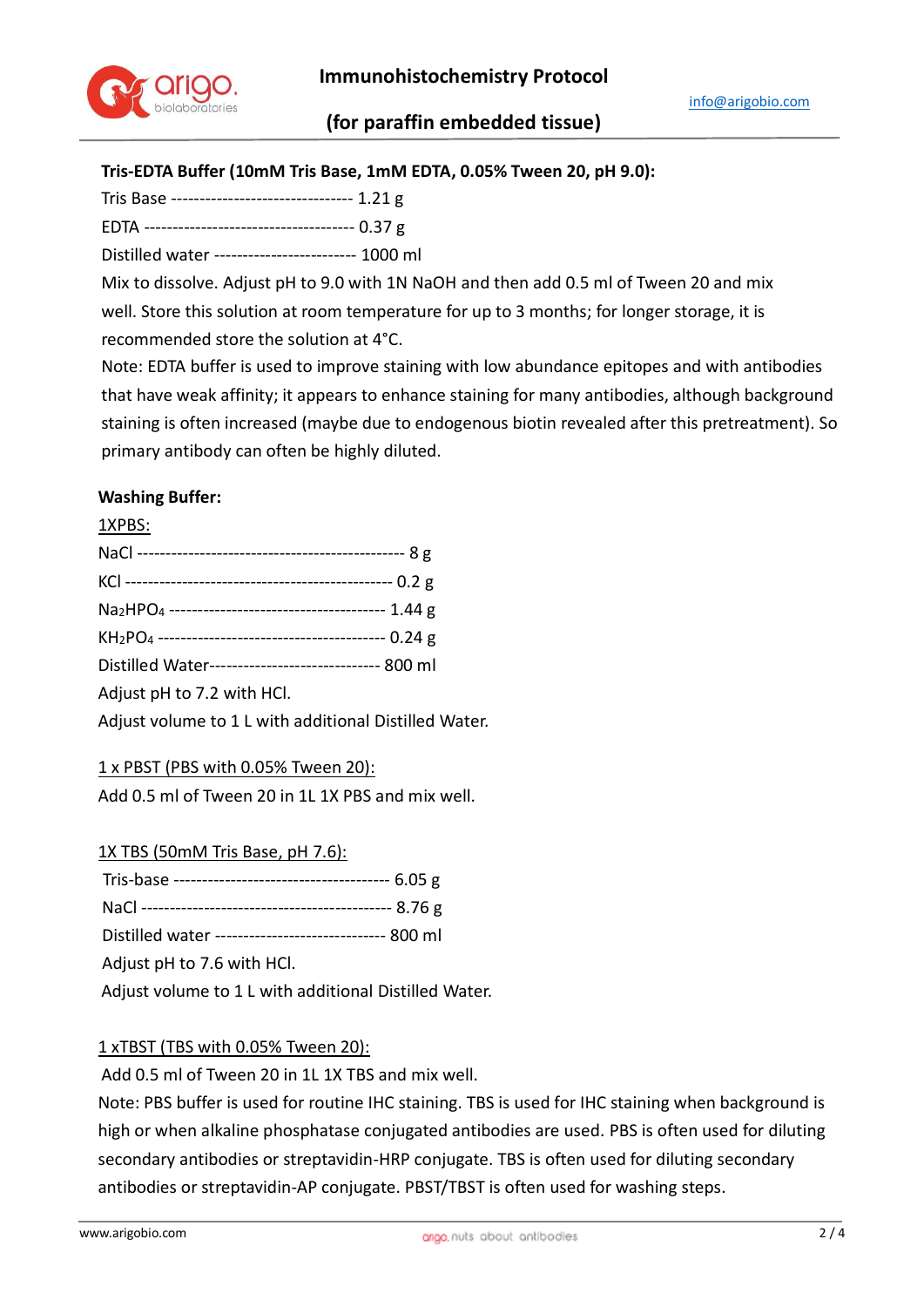

# **Peroxidase Blocking Solution (3% H2O<sup>2</sup> in PBS):**

30% H2O2--------------------------------- 2 ml

1XPBS ----------------------------------- 18 ml

Mix well and store at 4°C for up to 3 months.

This solution is recommended for paraffin sections

### **Blocking Buffer:**

Normal Serum Blocking Buffer: 1-10% Normal serum from host species of secondary antibody (blocking) in TBST or PBST.

BSA Blocking Buffer: 1-5% BSA in TBST or PBST.

Mix well and store at 4°C.

### **Process:**

### **Tissue Sections Preparation and Deparaffinization / Rehydration:**

- $\triangleright$  Fix the tissue in 10% formalin at 4°C overnight.
- $\triangleright$  Embed fixed tissue in paraffin.
- $\triangleright$  Mount the tissue sections on slides.
- $\triangleright$  Heating the samples at 55°C for ten minutes to melt the paraffin.
- $\triangleright$  Clearing the paraffin with xylene for ten minutes; move slides to a fresh dish of xylene for an additional ten minutes.
- $\triangleright$  Wash slides in xylene for 5 min at room temperature (3X).
- $\triangleright$  Wash slides in 100% alcohol for 3 min at room temperature (2X).
- $\triangleright$  Wash slides in 95% alcohol for 3 min at room temperature (2X).
- $\triangleright$  Wash slides in 70% alcohol for 3 min at room temperature (1X).
- $\triangleright$  Wash slides in 50% alcohol for 3 min at room temperature (1X).
- $\triangleright$  Rinse slides with distilled H<sub>2</sub>O for 5 min at room temperature.

### **Heat-induced epitope retrieval: Sodium Citrate/EDTA Antigen Retrieval:**

- $\triangleright$  Place slides in a glass slide holder and fill in the rest of the rack with blank slides (10 totals) to ensure even heating.
- Place rack in 600 ml of Antigen Retrieval buffer in a glass 2 L-beaker. Mark a line at the top of the liquid on the beaker.
- Microwave at 850W for 20 min total, replacing evaporated water every 5 min. Do not allow the slides to dry out.

(Alternatively:

Pre-heat steamer or water bath with staining dish or beaker containing Antigen Retrieval buffer until temperature reaches 95-100 °C.